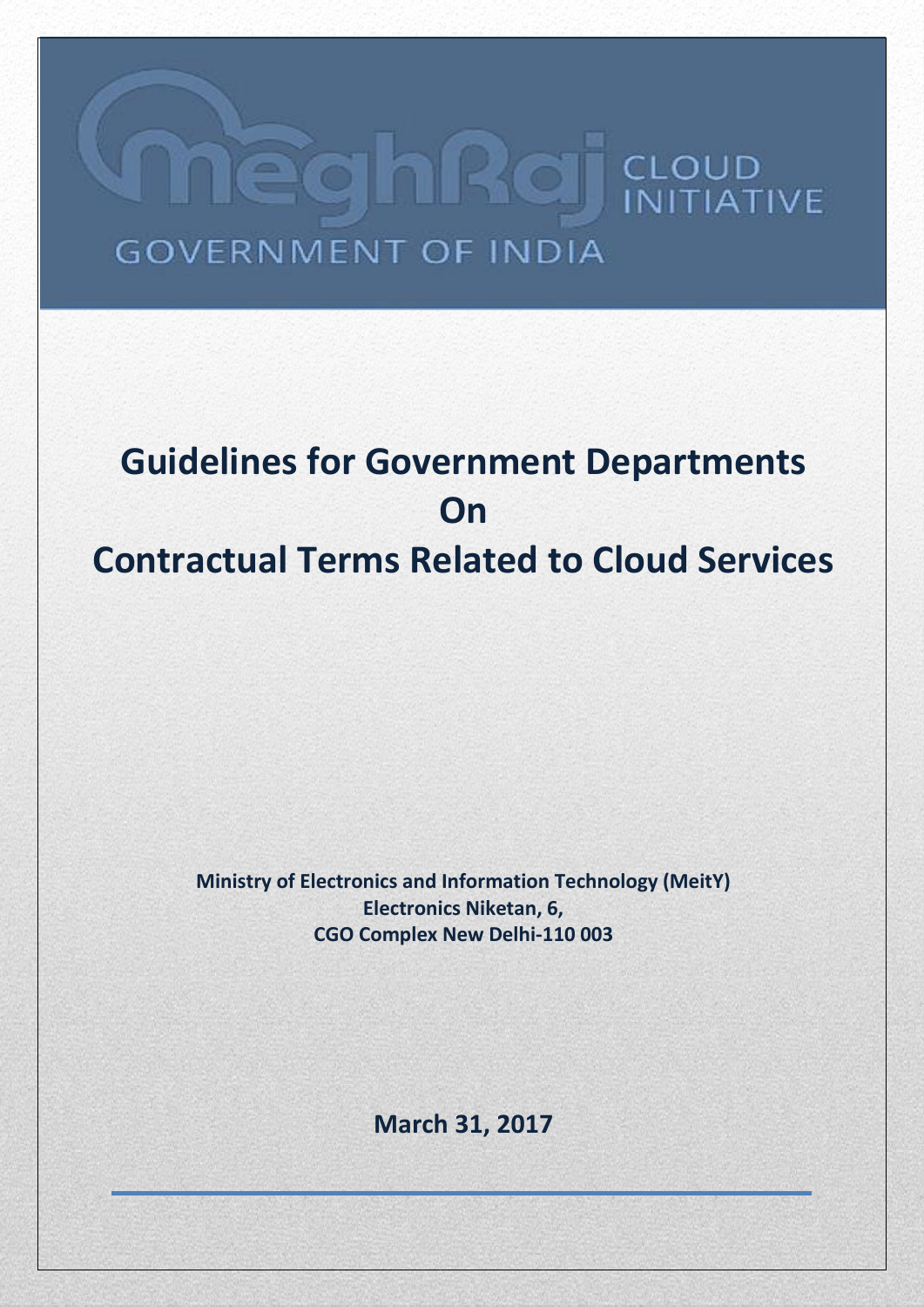Guidelines for Government Departments on Contractual Terms Related to Cloud Services

This Page is Intentionally Left Blank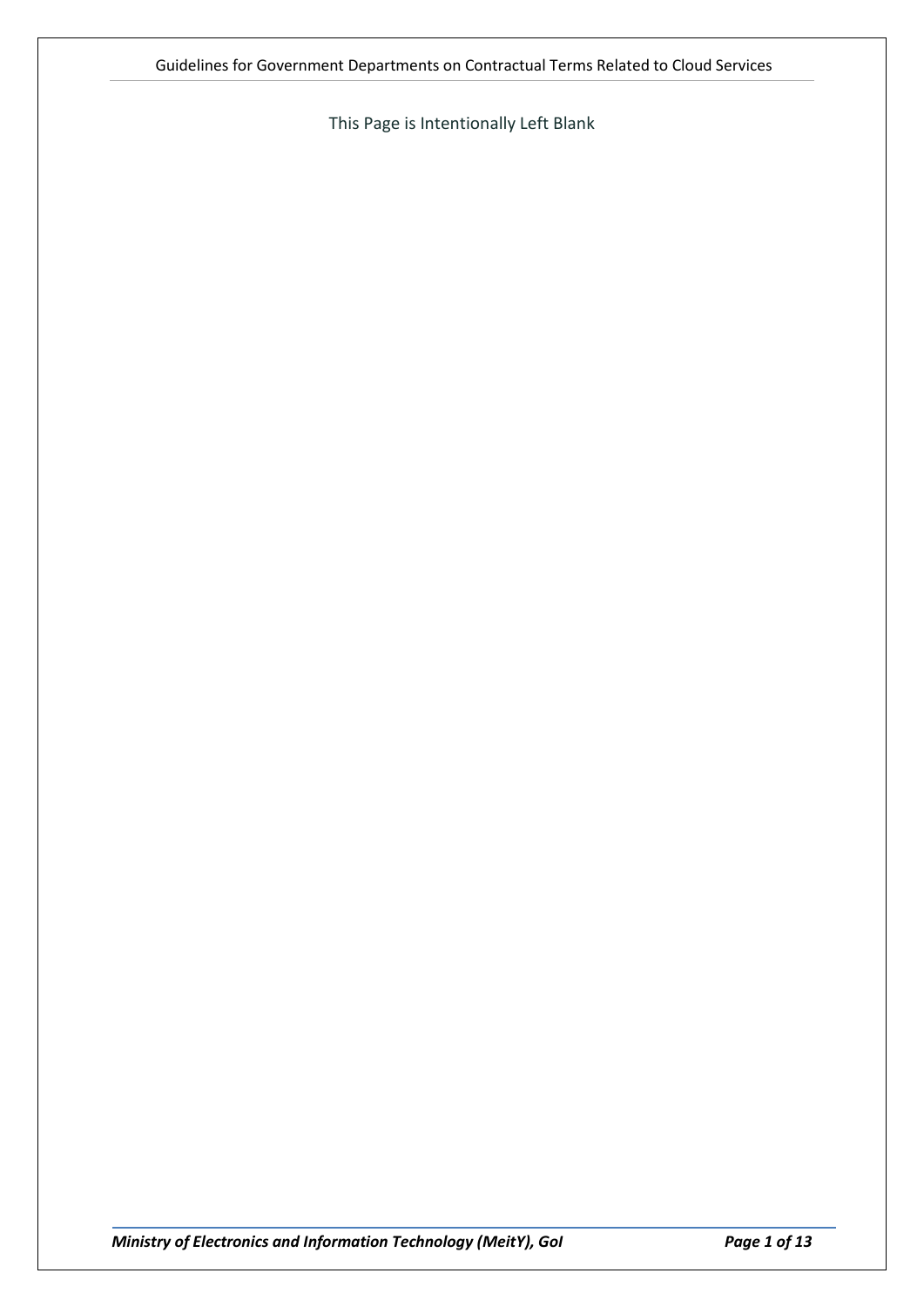# **Table of Contents**

| 1.             |  |
|----------------|--|
| 1 <sub>1</sub> |  |
| 1 <sub>2</sub> |  |
|                |  |
| 21             |  |
| 2.2            |  |
| 2.3            |  |
| 2.4            |  |
| 2.5            |  |
| 2.6            |  |
|                |  |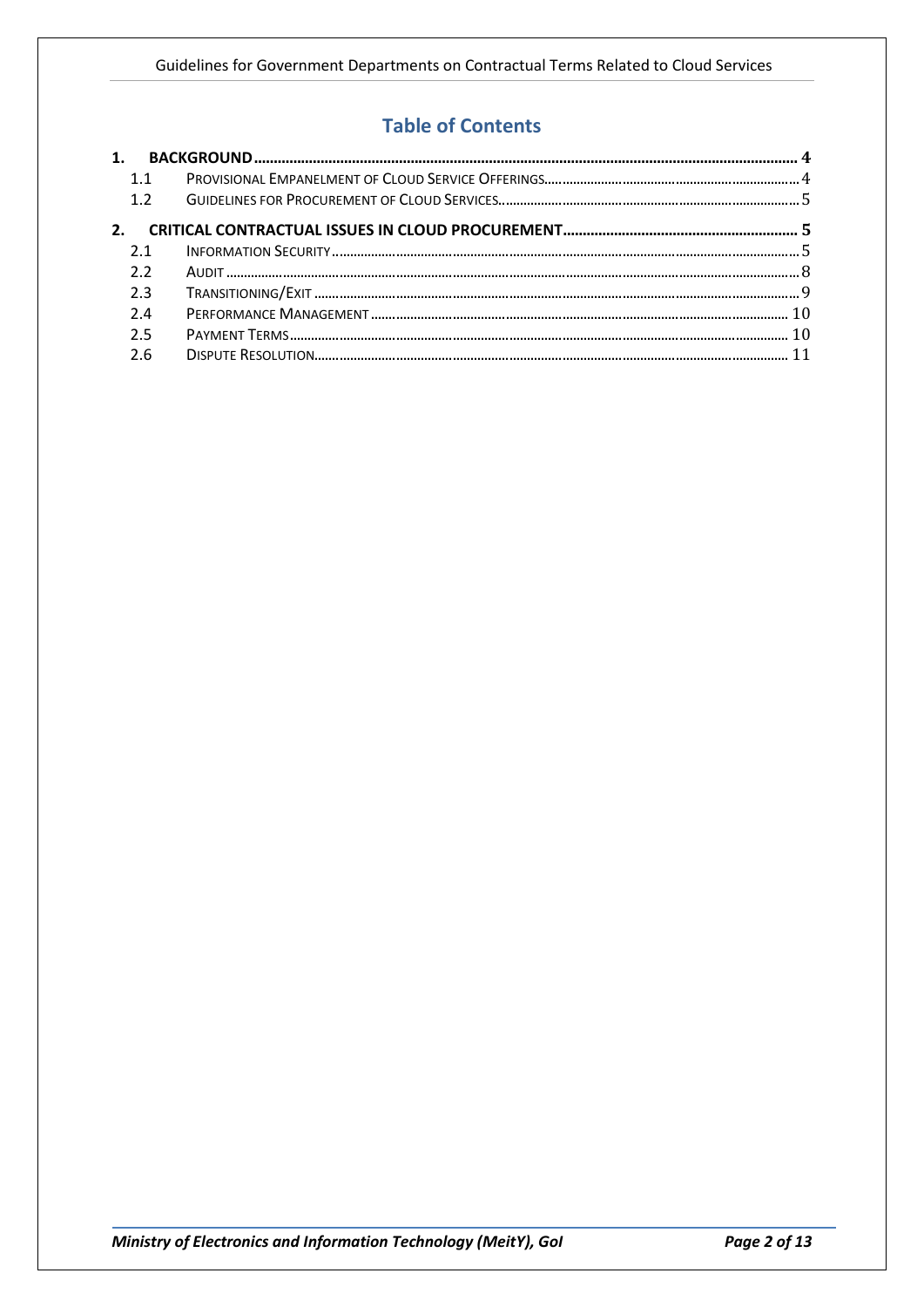Guidelines for Government Departments on Contractual Terms Related to Cloud Services

This Page is Intentionally Left Blank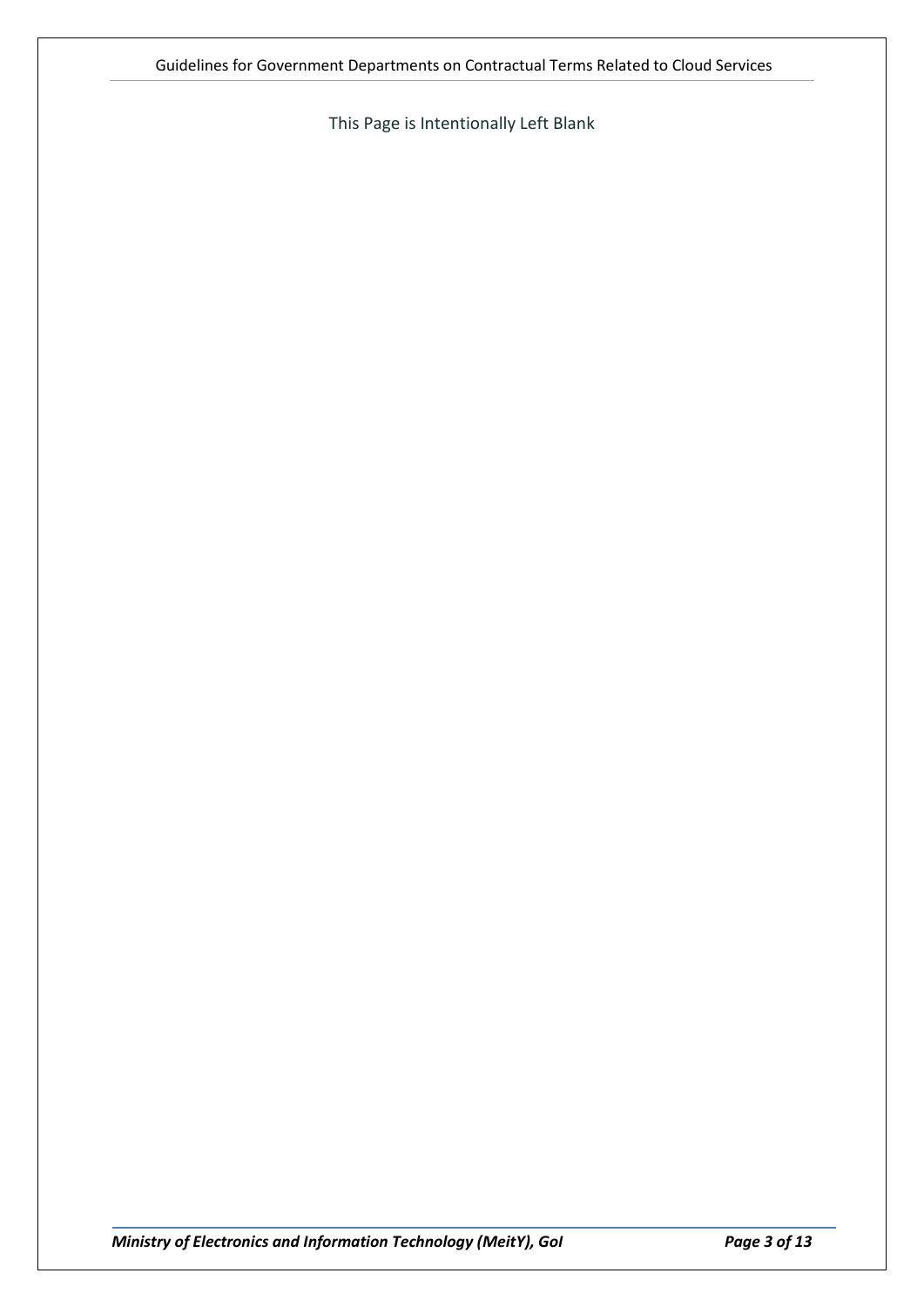# **1. Background**

MeitY has announced MeghRaj Policy to provide strategic direction for adoption of cloud services by the Government (http://meity.gov.in/content/gi-cloud-initiative-meghraj). The aim of the cloud policy is to realize a comprehensive vision of a government cloud (GI Cloud) environment available for use by central and state government line departments, districts and municipalities to accelerate their ICT-enabled service improvements. MeghRaj policy of MeitY states that "Government departments at the Centre and States to first evaluate the option of using the GI Cloud for implementation of all new projects funded by the government. Existing applications, services and projects may be evaluated to assess whether they should migrate to the GI Cloud."

#### **1.1 Provisional Empanelment of Cloud Service Offerings**

Taking demand into consideration, MeitY has initiated Provisional Empanelment of the cloud service offerings of Service providers that the end-user departments can leverage in addition to the National Cloud services offered by NIC for their e-governance solutions.

The following cloud service offerings offered by the Cloud Service Providers [\(http://meity.gov.in](http://meity.gov.in/) ) for a combination of the Deployment Models (Public Cloud, Virtual Private Cloud and Government Community Cloud) have been provisionally empanelled by MeitY.

- 1. Infrastructure as a Service (IaaS)
- 2. Platform as a Service (PaaS)
- 3. Disaster Recovery as a Service (DRaaS)
- 4. Dev / Test Environment as a Service (DevOps)
- 5. Virtual Desktops as a Service (VDaaS)

The provisional empanelment shall be initially for two years from the date of accepting the terms and conditions by the empanelled cloud service providers. The provisionally empanelled cloud service providers will have the option to comply with the full-fledged guidelines / standards to get the certification for their offerings as and when the new guidelines / standards are published by MeitY.

STQC is in the process of auditing and certification of the empanelled services. MeitY has opened up the process of empanelment and henceforth the potential Cloud Service Providers can apply for empanelment and certification by MeitY. The audited/certified service offerings of various CSPs are available at www://meity.gov.in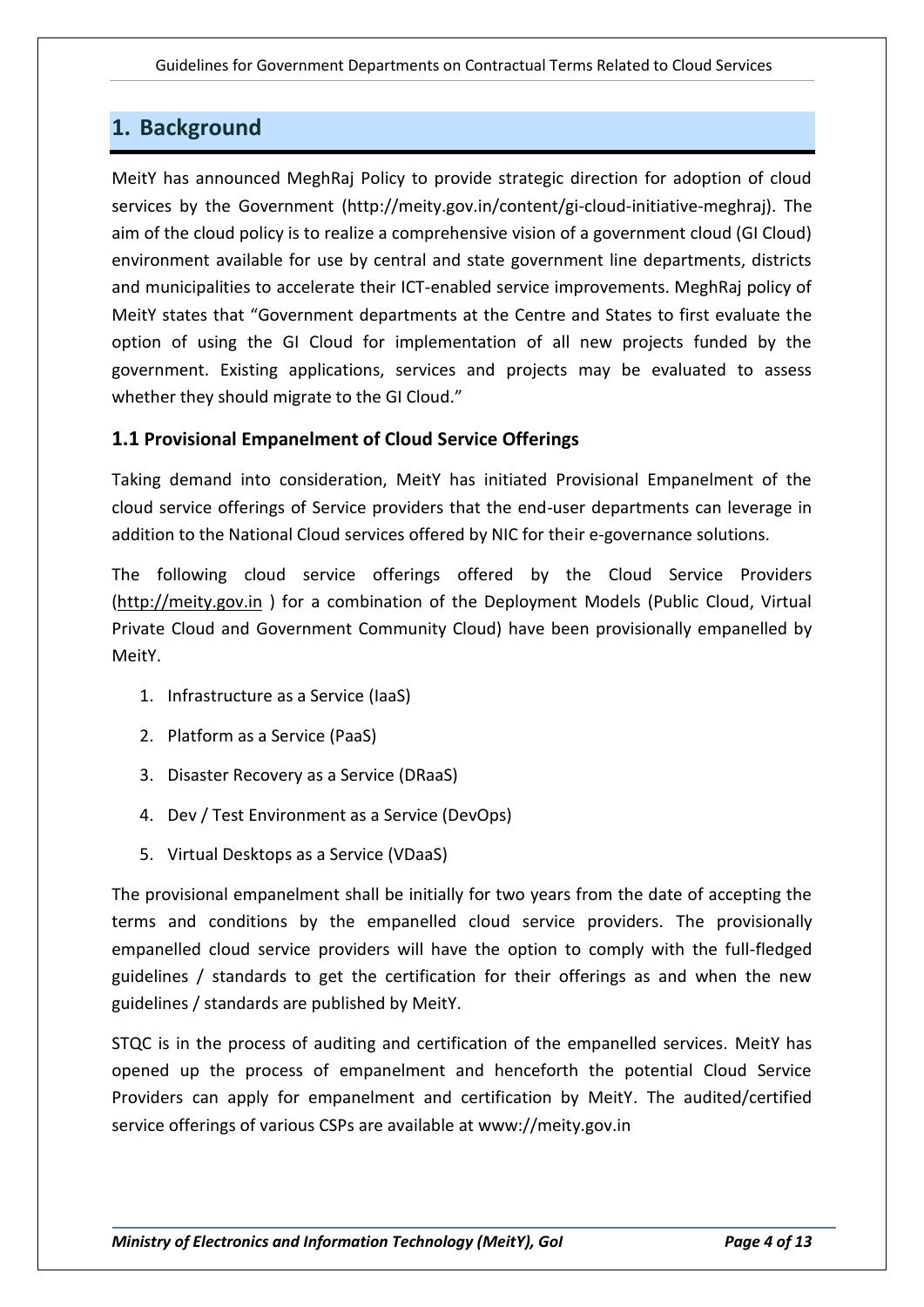#### **1.2 Guidelines for Procurement of Cloud Services**

To further facilitate the end user departments in procuring/ adopting cloud computing services, MeitY has prepared broad guidelines highlighting key considerations that Government Departments need to be aware of when procuring cloud services. The guidelines also detail out the services and requirements that can be used when preparing the Request for Proposal (RFP) document.

In addition to the above, this document highlights the contractual terms/issues that may be considered by departments when formulating contracts for cloud procurement.

# **2. Critical Contractual Issues in Cloud Procurement**

MeitY through the empanelment process has ensured that the cloud service offerings of the service providers (CSPs) comply with certain legal requirements. But the Government Departments need to be aware of certain critical areas that need to be addressed in cloud computing agreements. While broad guidelines are provided in this document, Departments should always carefully review and obtain all necessary legal advice on the specific terms to use. Also there may be certain significant issues that may be required for specific projects, for example, some issues relating to the protection of personal information may be not be important for projects that do not handle such data, where Departments may include other relevant clauses.

The critical issues that need to be addressed while formulating cloud contracts inter alia include:

#### **2.1 Information Security**

One of the most critical issues that need to be addressed in the Cloud Service Agreement is the security of the data. This issue further poses a significant risk if the data is sensitive in nature. The following contractual terms may be included in the agreements.

#### **a. Certification/Compliance:**

- i. Departments need to ensure that the CSPs facilities/services are certified to be compliant to the following standards based on the project requirements:
	- ISO 27001 Data Center and the cloud services should be certified for the latest version of the standards
	- ISO/IEC 27017:2015-Code of practice for information security controls based on ISO/IEC 27002 for cloud services and Information technology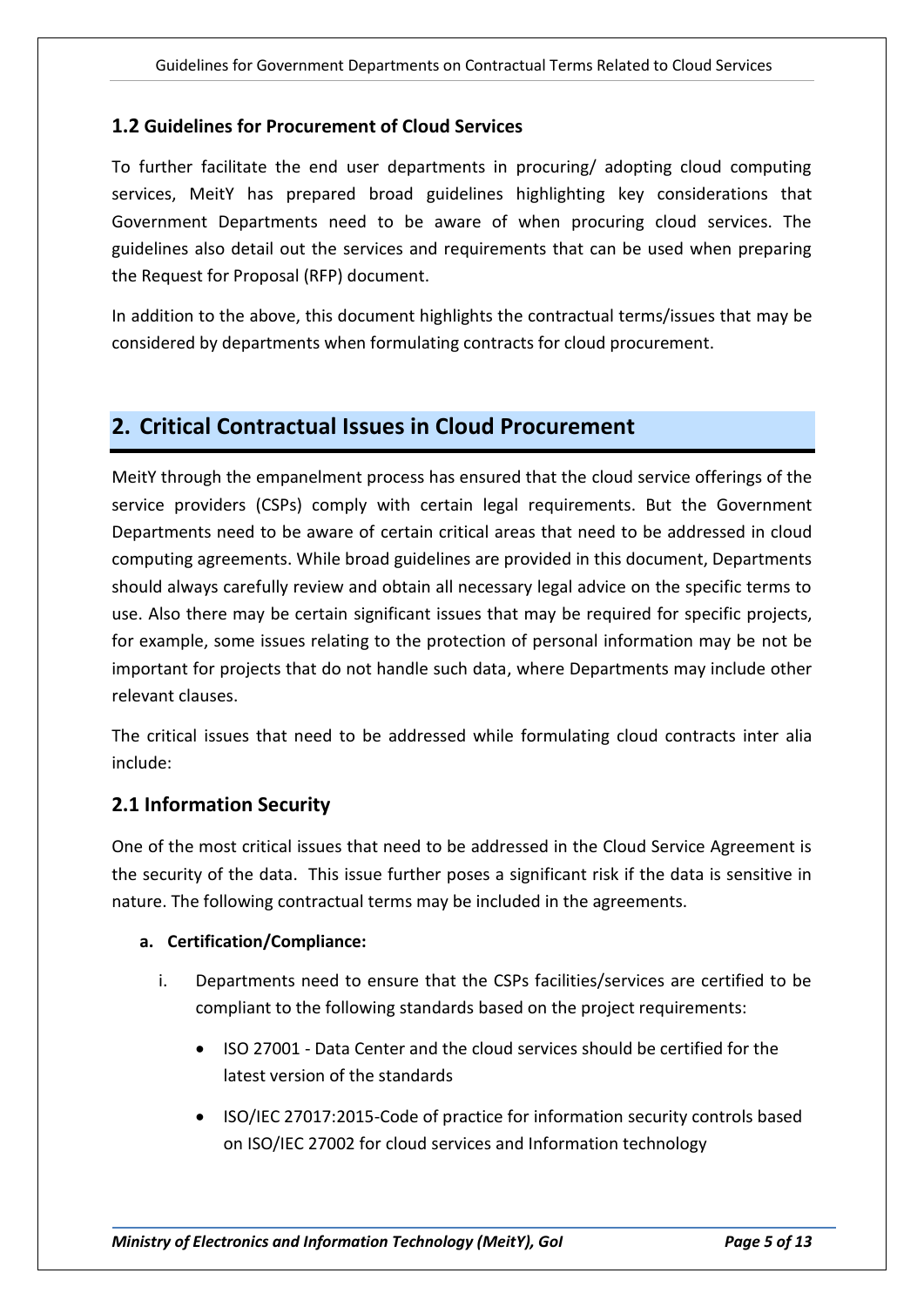- ISO 27018 Code of practice for protection of personally identifiable information (PII) in public clouds.
- ISO 20000-9-Guidance on the application of ISO/IEC 20000-1 to cloud services
- PCI DSS compliant technology infrastructure for storing, processing, and transmitting credit card information in the cloud – This standard is required if the transactions involve credit card payments.

MeitY with the help of STQC is carrying out the audit and is in the process of certifying the service offerings of CSPs for the above three standards. Therefore the Departments may include the following clauses in the agreements.

- ii. The CSP/Service Provider shall comply or meet any security requirements applicable to CSPs/Service Providers published (or to be published) by MeitY or any standards body setup / recognized by Government of India from time to time and notified to the CSP/Service Providers by MeitY as a mandatory standard
- iii. The CSP/Service Provider shall meet all the security requirements indicated in the IT Act 2000, the terms and conditions of the Provisional Empanelment of the Cloud Service Providers and shall comply to the audit criteria defined by STQC

(The Departments may refer the Information Classification, National Information Security Policy and Guidelines, Ministry of Home Affairs (MHA) while choosing to deploy on cloud)

#### **b. Privacy and Security Safeguards.**

The Department may ensure that specific clauses pertaining to the following are included in to the contracts.

- i. If the data is classified as very sensitive, the Departments may include a clause to ensure that the data is encrypted as part of a standard security process for highly sensitive content or choose the right cryptographic algorithms evaluating security, performance, and compliance requirements specific to their application and may choose from multiple key management options.
- ii. The Department may include a clause that the provider notifies the agency promptly in the event of security incidents or intrusions, or requests from foreign government agencies for access to the data, to enable the agency to manage these events proactively.
- iii. At the end of the agreement, the Department shall ensure that all the storage blocks or multiple copies of data if any are unallocated or zeroed out by the CSPs so that data cannot be recovered. If due to some regulatory reasons if it is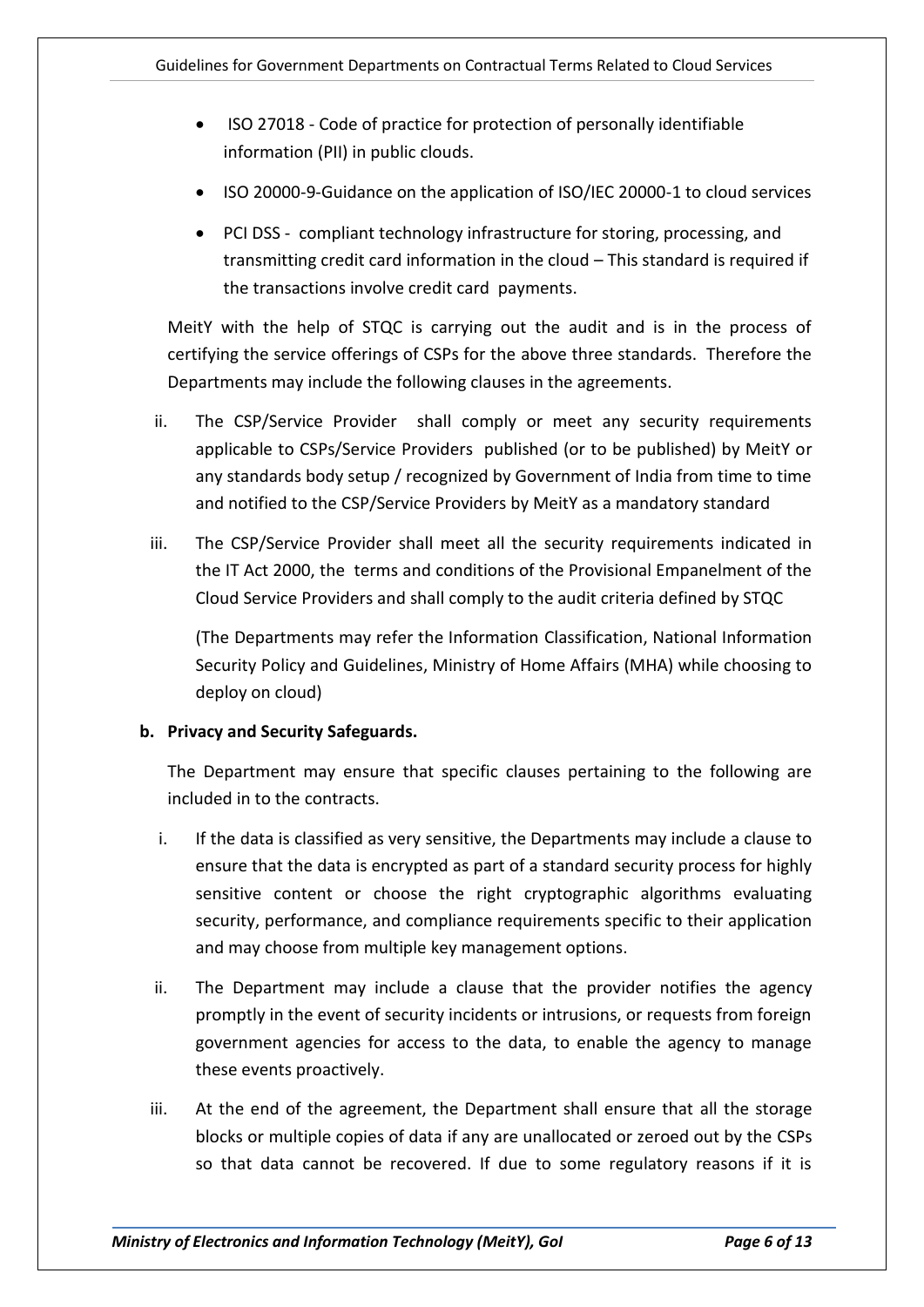required to securely decommission data, departments can implement data encryption at rest using departments managed keys, which are not stored in the cloud. Then customers may delete the key used to protect the decommissioned data, making it irrecoverable.

- iv. The CSP/Service Provider shall report forthwith in writing of information security breaches to the Department by unauthorized persons (including unauthorized persons who are employees of any Party) either to gain access to or interfere with the Project's Data, facilities or Confidential Information.
- v. The CSP undertakes to treat information passed on to them under this Agreement as classified. Such Information will not be communicated / published / advertised by the CSP to any person/organization without the express permission of the Department.

#### **c. Confidentiality**

In cases where the CSP has access to **highly sensitive information (in case of departments like defense)**, Departments may include the following clause in the agreements:

- i. The CSP/Service Provider shall execute non-disclosure agreements with the Department with respect to this Project. For the avoidance of doubt, it is expressly clarified that the aforesaid provisions shall not apply to the following information:
	- information already available in the public domain;
	- information which has been developed independently by the Service Provider;
	- information which has been received from a third party who had the right to disclose the aforesaid information;
	- Information which has been disclosed to the public pursuant to a court order.
- ii. The Subcontractors will be permitted to obtain customer data only to deliver the services the CSP has retained them to provide and will be prohibited from using customer data for any other purpose. The CSP remains responsible for its subcontractors' compliance with CSP's obligations under the Project."

#### **d. Location of Data**

The location of the data could be located in one or more discrete sites in foreign countries. Therefore it has to be specifically mentioned in the agreement. The terms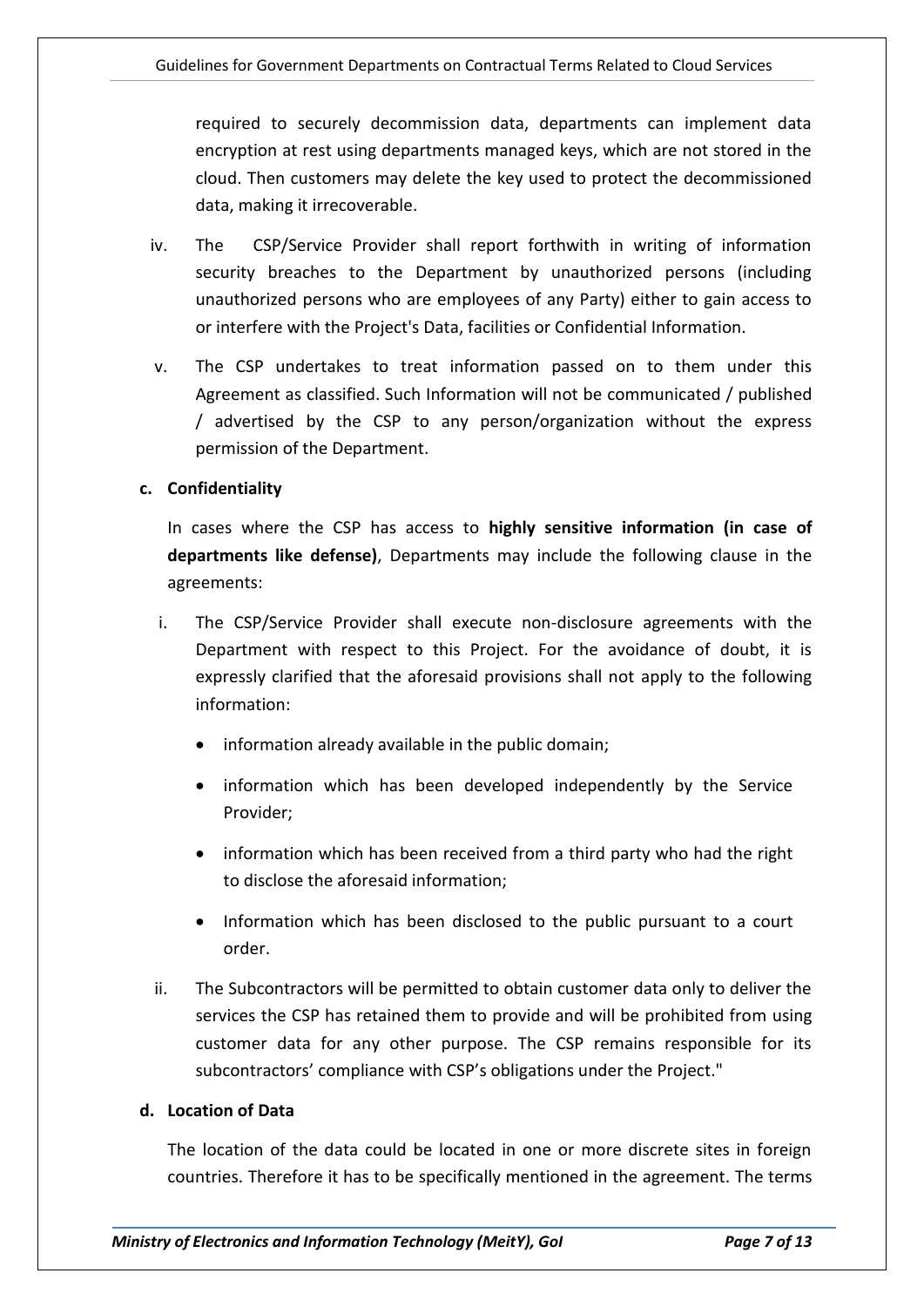and conditions of the Empanelment of the Cloud Service Provider has taken care of this requirement by stating that all services including data will be guaranteed to reside in India. Therefore the following clause should be included in the contract:

- i. The location of the data (text, audio, video, or image files, and software (including machine images), that are provided to the CSP for processing, storage or hosting by the CSP services in connection with the Department's account and any computational results that a Department or any end user derives from the foregoing through their use of the CSP's services) shall be as per the terms and conditions of the Empanelment of the Cloud Service Provider.
- e. **E-Discovery:** Electronic discovery (e-discovery) is the process of locating, preserving, collecting, processing, reviewing, and producing Electronically Stored Information (ESI) in the context of or criminal cases/proceedings or investigation. The Department must be able to access and retrieve such data in a CSP environment in a timely fashion for normal work purposes.
- f. **Law Enforcement Request:** The Law Enforcement Agency as mandated under any law for the time being in force may seek access to information stored on cloud as provided by the Service Provider. The onus shall be on the Service Provider to perform all due diligence before releasing any such information to any such law enforcement agency.

#### **2.2 Audit**

In the traditional Information Technology agreements, under the Article – Audit, Access and Reporting, clauses related to carrying out inspection and auditing are usually included to ensure compliances by the Service Provider. However, as the cloud services are provided to multitude of customers, the CSPs do not permit access to ensure security for all customers. Therefore Departments can check compliances by accessing and verifying all the global compliance certification audit reports. In addition, the Departments shall mention the standards that the CSPs need to demonstrate compliance to the standards such as ISO 27001, ISO 27018 etc. rather than physical access and audits. As STQC/MeitY is carrying out the audit and certification of the cloud service offerings of various CSPs, the Departments shall ensure that the Cloud Service Provider's services offerings are audited and certified by STQC/MeitY. The Departments may include the following clauses in the Agreement:

i. The Cloud Service Provider's services offerings shall comply with the audit requirements defined under the terms and conditions of the Provisional Empanelment of the Cloud Service Providers (or STQC /MEITY guidelines as and when published).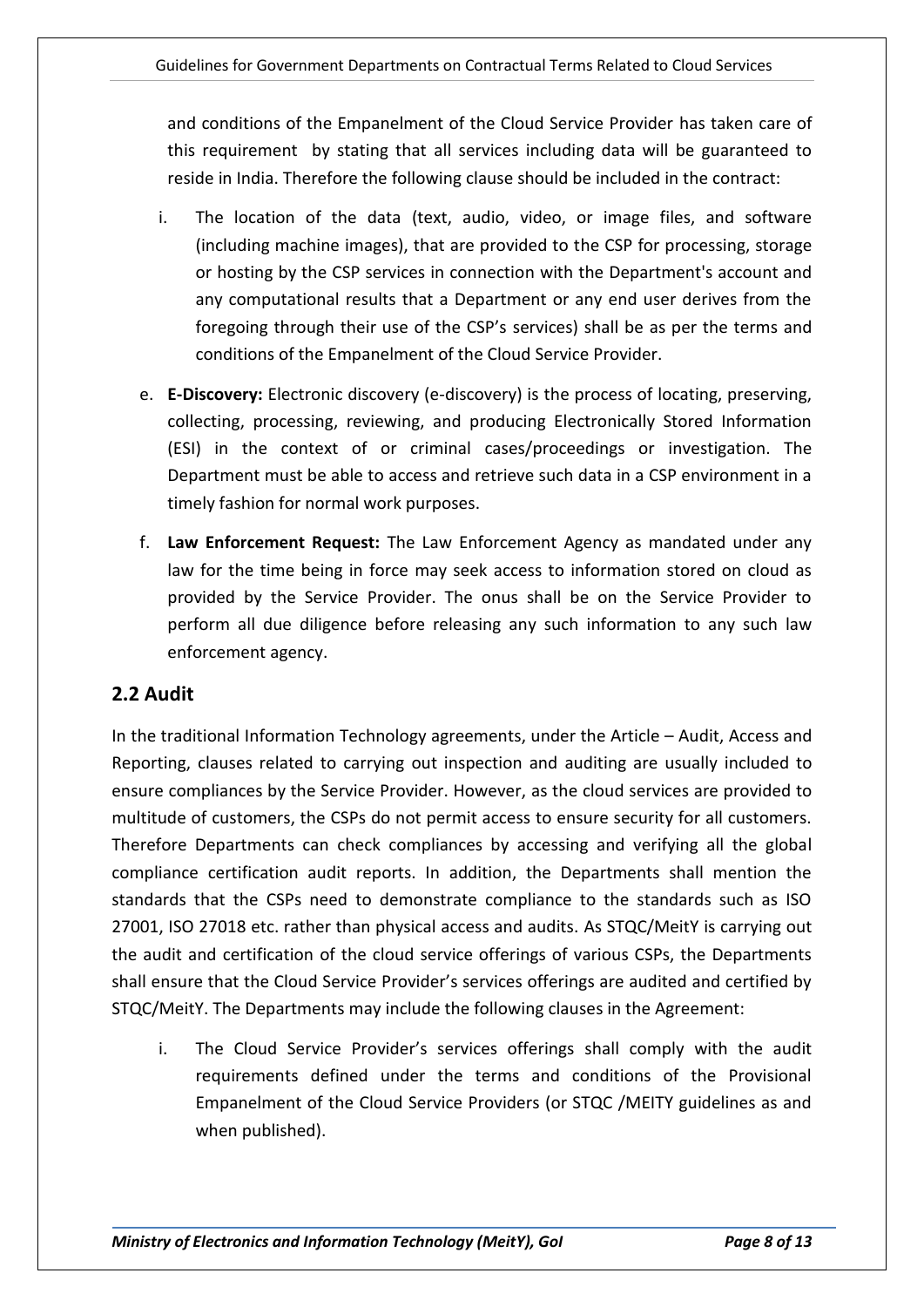ii. The Audit, Access and Reporting Requirements should be as per the terms and conditions of the Provisional Empanelment of the Cloud Service Provider.

## **2.3 Transitioning/Exit**

Transitioning can be a critical issue and it is important for the Departments to include the following clauses in the agreement.

- a. The CSP shall not delete any data at the end of the agreement (for a maximum of 45 days beyond the expiry of the Agreement) without the express approval of the Department. Any cost for retaining the data beyond 45 days shall be paid to the Service Provider based on the cost indicated in the commercial quote.
- b. The CSP shall be responsible for providing the tools for import / export of VMs & content and the MSP shall be responsible for preparation of the Exit Management Plan and carrying out the exit management / transition
- << Clauses related to the MSP>>
- c. The MSP shall provide the Department or its nominated agency with a recommended exit management plan ("Exit Management Plan") or transition plan indicating the nature and scope of the CSP's transitioning services. The Exit Management Plan shall deal with the following aspects of the exit management in relation to the Agreement as a whole or the particular service of the Agreement:
	- i. Transition of Managed Services
	- ii. Migration from the incumbent cloud service provider's environment to the new environment
- d. The MSP is responsible for both Transitions of the Services as well as Migration of the VMs, Data, Content and other assets to the new environment.
- e. The MSP shall carry out the migration of the VMs, data, content and any other assets to the new environment created by the Department or any other Agency (on behalf of the Department) on alternate cloud service provider's offerings to enable successful deployment and running of the Government Department's solution on the new infrastructure.
- f. The format of the data transmitted from the cloud service provider to the new environment created by the Department or any other Agency should leverage standard data formats (e.g., OVF…) whenever possible to ease and enhance portability. The format will be finalized by the Government Department.
- g. Transitioning from the CSP including retrieval of all data in formats approved by Department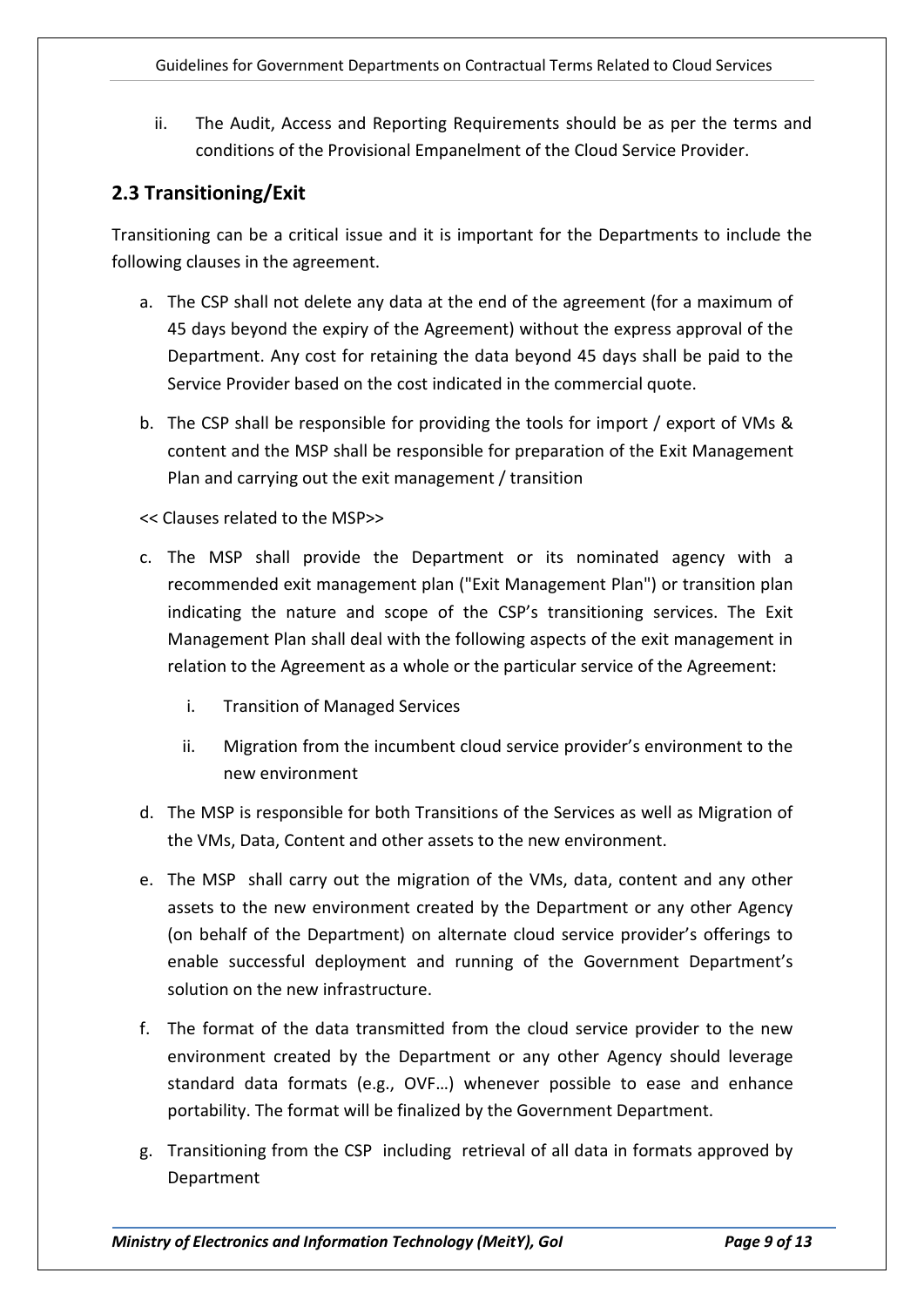- h. The MSP shall ensure that all the documentation required by the Department for smooth transition (in addition to the documentation provided by the Cloud Service Provider) are kept up to date and all such documentation is handed over to the Department during regular intervals as well as during the exit management process.
- i. The MSP will transfer the organizational structure developed during the Term to support the delivery of the Exit Management Services. This will include:
	- i. Document, update, and provide functional organization charts, operating level agreements with Third-Party contractors, phone trees, contact lists, and standard operating procedures.
	- ii. Transfer physical and logical security processes and tools, including cataloguing and tendering all badges and keys, documenting ownership and access levels for all passwords, and instructing Department or its nominee in the use and operation of security controls.
- j. Some of the key activities to be carried out by MSP for knowledge transfer will include:
	- i. Prepare documents to explain design and characteristics.
	- ii. Carry out joint operations of key activities or services.
	- iii. Briefing sessions on process and process Documentation.
	- iv. Sharing the logs, etc.
	- v. Briefing sessions on the managed services, the way these are deployed on cloud and integrated.
	- vi. Briefing sessions on the offerings (IaaS/PaaS) of the cloud service provider
- k. Transfer know-how relating to operation and maintenance of the software and cloud services.

#### **2.4 Performance Management**

Service levels are an important way of ensuring that a provider meets the level of service expected by the agency. The Departments may refer to - Guidelines on Service Level Agreement – that lists out the critical SLAs for cloud services.

#### **2.5 Payment Terms**

The monthly payments may be made at the end of each month based on the actual usage of the services and as per the "Unit Costs" under the commercial quote.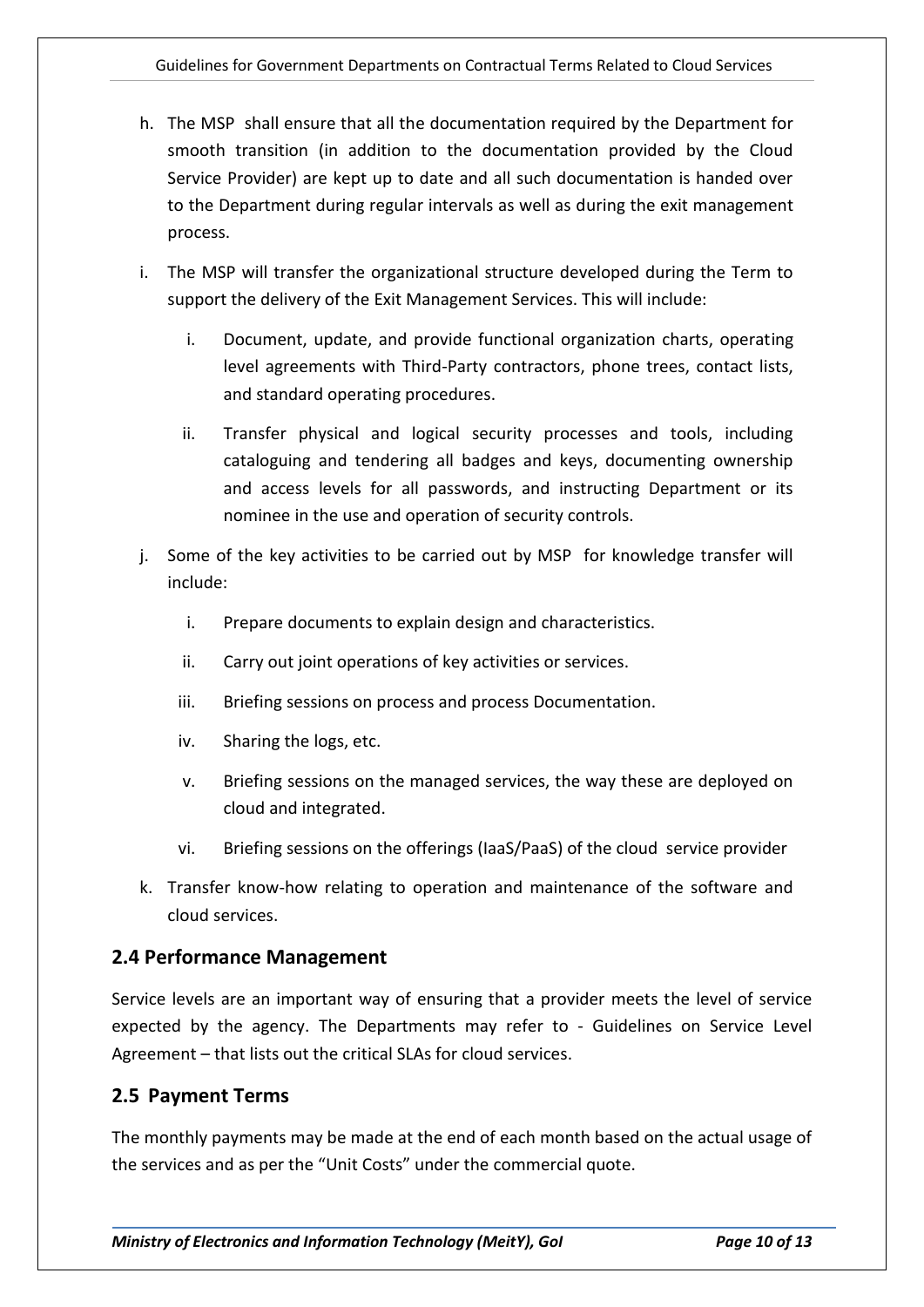### **2.6 Dispute Resolution**

It is important to be clear about how disputes in relation to the cloud computing agreement will be resolved. Departments should ensure that, at a minimum, the agreement states what country's (and jurisdiction's) laws apply to the agreement, which courts can hear disputes about the agreement and whether alternative dispute resolution mechanisms such as arbitration are proposed. Following clauses on Dispute Resolution may be incorporated:

- a. Any dispute arising out of or in connection with this Agreement or the SLA shall in the first instance be dealt with in accordance with the escalation procedure as set out in the Agreement.
- b. In case the escalations do not help in resolution of the problem within 3 weeks of escalation, both the parties should agree on a mediator for communication between the two parties. The process of the mediation would be as follows:
	- i. Aggrieved party should refer the dispute to the identified mediator in writing, with a copy to the other party. Such a reference should contain a description of the nature of the dispute, the quantum in dispute (if any) and the relief or remedy sought suitable.
	- ii. The mediator shall use his best endeavors to conclude the mediation within a certain number of days of his appointment.
	- i. If no resolution can be reached through mutual discussion or mediation within 30 days then the matter should be referred to Experts for advising on the issue.
- c. In case the mediation does not help in resolution and it requires expertise to understand an issue, a neutral panel of 3 experts, agreeable to both parties should be constituted. The process of the expert advisory would be as follows:
	- ii. Aggrieved party should write to the other party on the failure of previous alternate dispute resolution processes within the timeframe and requesting for expert advisory. This is to be sent with a copy to the mediator.
	- iii. Both parties should thereafter agree on the panel of experts who are well conversant with the issue under dispute
	- iv. The expert panel shall use his best endeavors to provide a neutral position on the issue.
	- v. If no resolution can be reached through the above means within 30 days then the matter should be referred to Arbitration.
- d. Any dispute or difference whatsoever arising between the parties to this Agreement out of or relating to the construction, meaning, scope, operation or